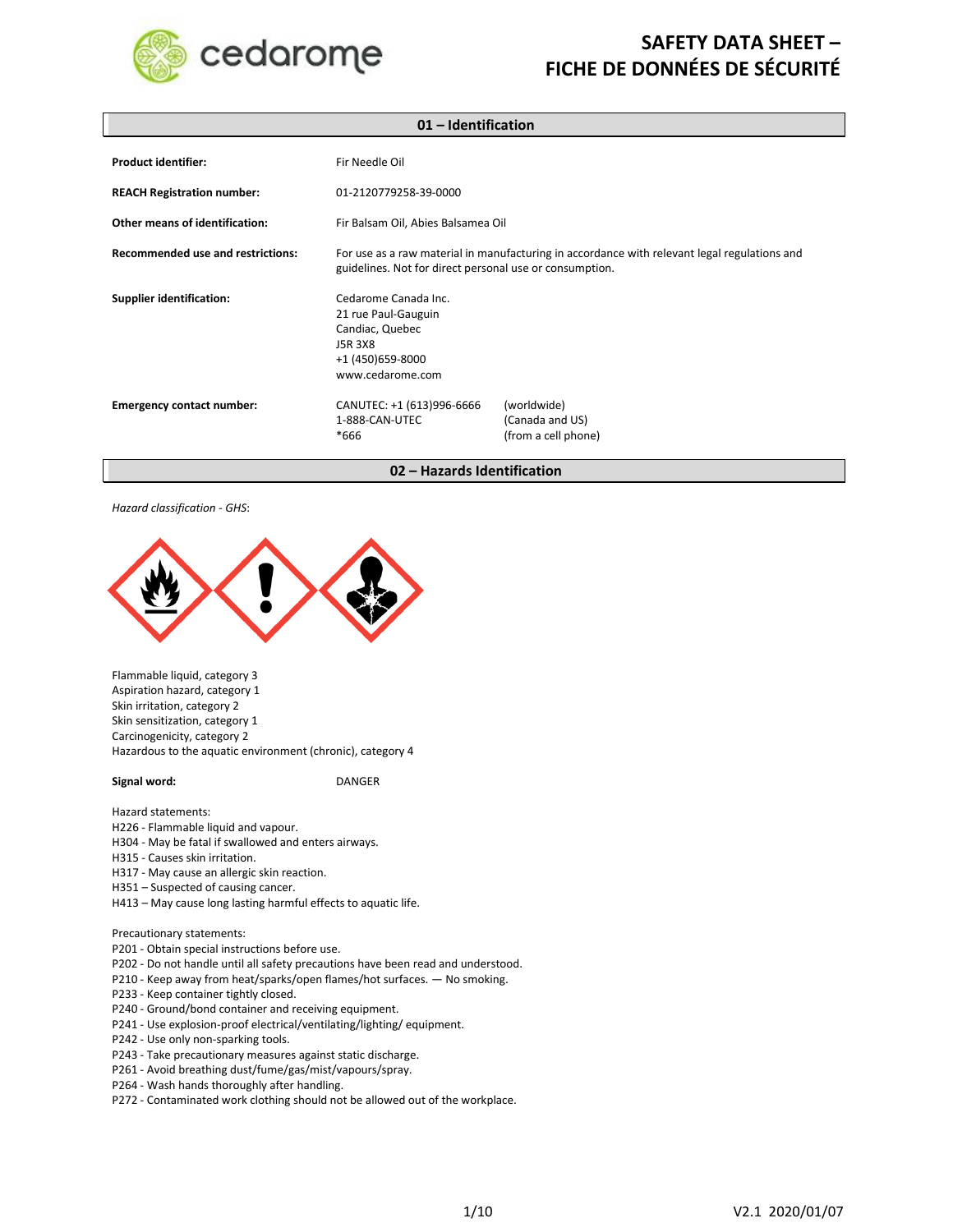

- P273 Avoid release to the environment.
- P280 Wear protective gloves/protective clothing/eye protection/face protection.
- P281 Use personal protective equipment as required.
- P321 Specific treatment (see information on this label).
- P331 Do NOT induce vomiting.
- P362 Take off contaminated clothing and wash before reuse.
- P363 Wash contaminated clothing before reuse.
- P405 Store locked up.
- P501 Dispose of contents/container in accordance with local/regional/national/international regulation
- P301 + P310 IF SWALLOWED: Immediately call a POISON CENTER or a doctor
- P302 + P352 IF ON SKIN: Wash with plenty of water/soap
- P303 + P361 + P353 IF ON SKIN (or hair): Take off immediately all contaminated clothing. Rinse skin with water [or shower].
- P308 + P313 IF exposed or concerned: Get medical advice/ attention.
- P332 + P313 If skin irritation occurs: Get medical advice/attention.
- P333 + P313 If skin irritation or rash occurs: Get medical advice/attention.
- P370 + P378 In case of fire: Use recommended media to extinguish.
- P403 + P235 Store in a well-ventilated place. Keep cool.

#### **03 – Composition / Information on ingredients**

| CAS name                              | CAS no.   | <b>Other identification</b>            |
|---------------------------------------|-----------|----------------------------------------|
| Oils, Fir (Fir, Abies Balsamea, ext.) | 8024-15-5 | EC no.: 285-364-0<br><b>FEMA: 2114</b> |

| 04 - First-aid measures                                               |                                                                                                                                                                                                                                                                                        |  |
|-----------------------------------------------------------------------|----------------------------------------------------------------------------------------------------------------------------------------------------------------------------------------------------------------------------------------------------------------------------------------|--|
| <b>General information:</b>                                           | Ensure medical personnel are contacted and involved. Show this safety data sheet to all medical<br>personnel to ensure their safety and protection. Move to a safe area, free from hazardous<br>materials.                                                                             |  |
| Skin contact:                                                         | Symptoms: Irritation (immediate or delayed). May cause an allergic skin reaction.<br>Response: Wash with large quantities of water (or water + soap). Remove contaminated clothes<br>and shoes. If irritation persists or any sign of tissue damage is apparent, obtain medical advice |  |
| Eye contact:                                                          | Symptoms: Serious irritation and damage may occur (immediate), with burning, redness, pain<br>Response: Remove contact lenses. Irrigate copiously with water for at least fifteen minutes<br>Obtain medical advice if irritation or evidence of tissue damage persists                 |  |
| Ingestion:                                                            | Symptoms: Irritation (immediate), variable effects (delayed)<br>Response: Rinse mouth with water. Obtain immediate medical advice. Do not induce vomiting                                                                                                                              |  |
| Inhalation:                                                           | Symptoms: Mild to severe irritation of airways (immediate)<br>Response: Remove the person to fresh air and keep at rest. Obtain medical advice immediately                                                                                                                             |  |
|                                                                       | 05 - Firefighting measures                                                                                                                                                                                                                                                             |  |
| <b>Extinguishing media:</b>                                           | Recommended: Carbon dioxide, special liquid or dry powder extinguishers<br>Usable: Foam extinguishers<br>Inadvisable: Direct water jet                                                                                                                                                 |  |
| Specific fire and explosion hazards:                                  | Closed containers may build up pressure at elevated temperatures<br>If possible, containers should be cooled with a water spray                                                                                                                                                        |  |
| Special protective equipment and<br>precautions for first responders: | Protective clothing, face protection and gloves should be worn                                                                                                                                                                                                                         |  |
| 06 - Accidental release measures                                      |                                                                                                                                                                                                                                                                                        |  |
|                                                                       | ポリシン ねりこう こんしょうけいしん こしょりつ                                                                                                                                                                                                                                                              |  |

**Personal precautions:** Avoid open flames or other sources of ignition. Avoid inhalation of vapors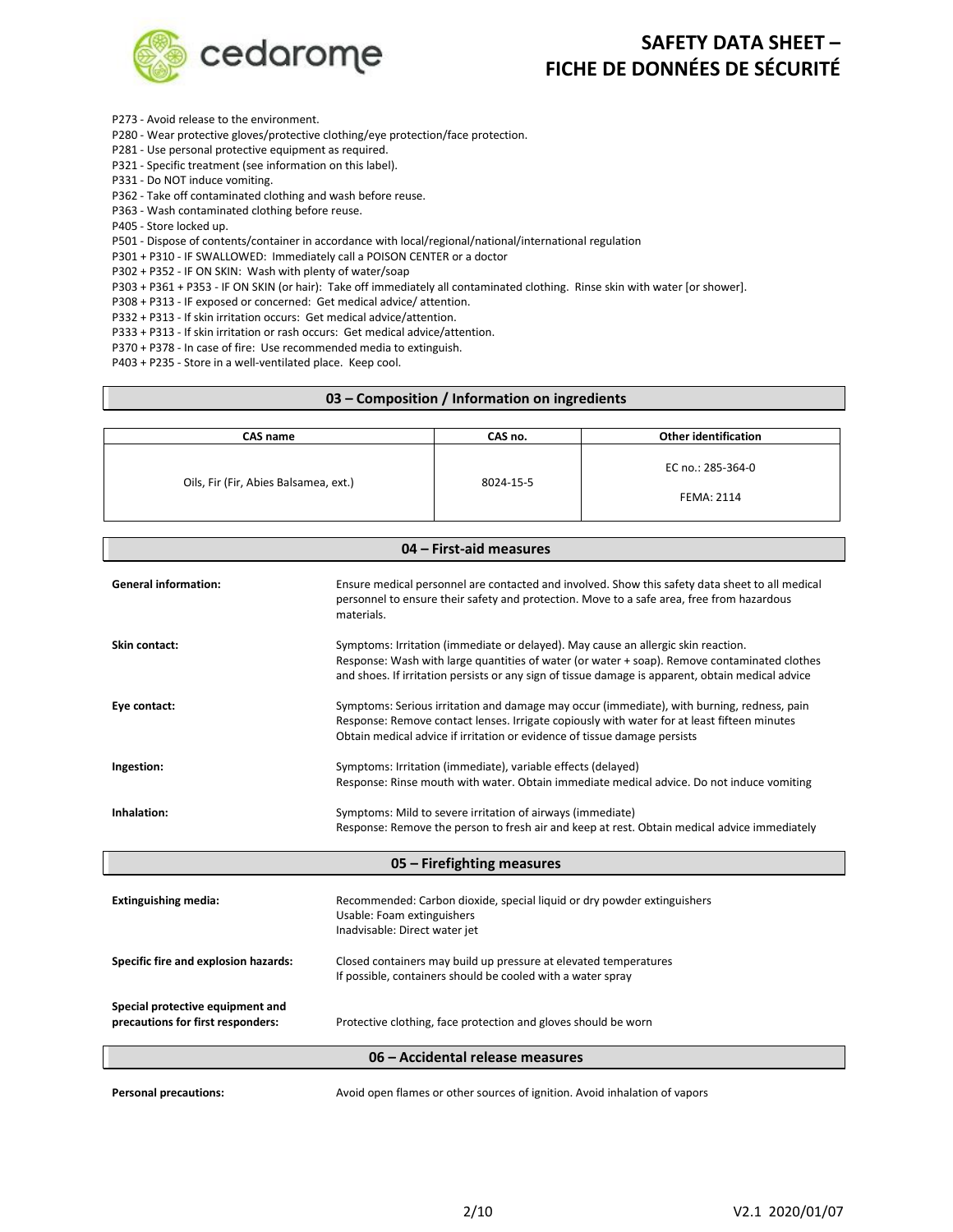

| <b>Environmental precautions:</b>                             | To avoid a possible contamination of the environment, contain spilled material                                                                                                                                                                                                                                                                                                  |
|---------------------------------------------------------------|---------------------------------------------------------------------------------------------------------------------------------------------------------------------------------------------------------------------------------------------------------------------------------------------------------------------------------------------------------------------------------|
| <b>Methods and materials for</b><br>containment and clean-up: | Cover with an inert, inorganic, non-combustible absorbent material, sweep up and remove to an<br>approved disposal container.<br>Dispose of in accordance with federal/national, state/provincial and local environmental<br>regulations                                                                                                                                        |
|                                                               | 07 - Handling and storage                                                                                                                                                                                                                                                                                                                                                       |
| Handling:                                                     | Measures should be taken to prevent materials from being splashed into the eyes or on the skin<br>This should include the wearing of eye shields and protective clothing<br>Smoking should not be permitted in areas where they are handled<br>Spontaneous combustion of certain product soaked rags has been reported<br>Maintain adequate air circulation in the working area |
| Storage:                                                      | Store in tightly sealed and preferably full containers in a cool, dry location. Protect from light.<br>Check quality before use if stored for more than 6 months. Keep in suitable or original container.<br>Storage details are in the product specifications sheet                                                                                                            |
|                                                               | 08 - Exposure controls / Personal protection                                                                                                                                                                                                                                                                                                                                    |
| <b>Control parameters</b>                                     |                                                                                                                                                                                                                                                                                                                                                                                 |
| <b>Occupational exposure limits:</b>                          | Chemical components requiring monitoring in the workplace: None identified                                                                                                                                                                                                                                                                                                      |
| <b>Biological exposure limits:</b>                            | Not applicable                                                                                                                                                                                                                                                                                                                                                                  |
| <b>Engineering controls</b>                                   |                                                                                                                                                                                                                                                                                                                                                                                 |
| <b>Ventilation:</b>                                           | Provide adequate ventilation; use local exhaust fan if necessary                                                                                                                                                                                                                                                                                                                |
| Personal protective equipment                                 |                                                                                                                                                                                                                                                                                                                                                                                 |
| <b>Respiratory protection:</b>                                | In well-ventilated areas, respiratory protection is not normally required. In confined, poorly<br>ventilated areas, it may be required                                                                                                                                                                                                                                          |
| Hand protection:                                              | The use of chemical resistant gloves is recommended                                                                                                                                                                                                                                                                                                                             |
| Eye protection:                                               | The use of safety glasses is recommended                                                                                                                                                                                                                                                                                                                                        |
| Skin protection:                                              | Light protective clothing is recommended                                                                                                                                                                                                                                                                                                                                        |

### **09 – Physical and chemical properties**

| Appearance                                | Refer to specifications |  |
|-------------------------------------------|-------------------------|--|
| Odor                                      | Characteristic          |  |
|                                           |                         |  |
| Odor threshold                            | Not determined          |  |
| рH                                        | Not available           |  |
| Melting point (freezing point)            | $<$ -20 $^{\circ}$ C    |  |
| Boiling point (boiling range)             | 173.3°C @96.7 kPa       |  |
| Flash point (cc) (°C)                     | $43^{\circ}$ C          |  |
| Evaporation rate                          | Not available           |  |
| Flammability                              | Not available           |  |
| Upper flammability limit                  | Not available           |  |
| Lower flammability limit                  | Not available           |  |
| Vapour pressure                           | Not available           |  |
| Vapour density                            | Not available           |  |
| Specific gravity (25°C)                   | 0.871 (typical)         |  |
| Solubility                                | Not available           |  |
| Partition coefficient - "n-octanol/water" | Not available           |  |
| Auto-ignition temperature                 | 258°C @97.1 kPa         |  |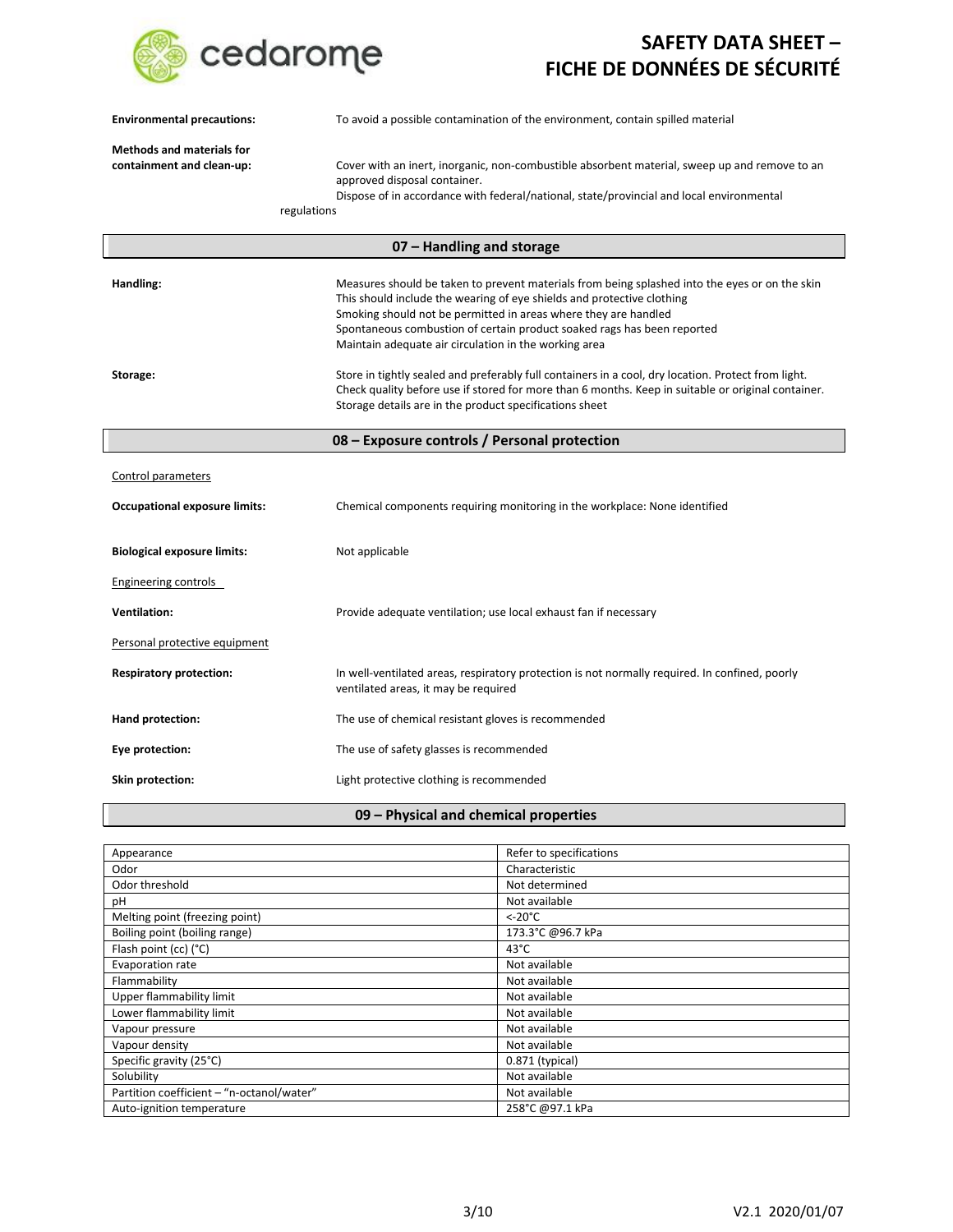

| Decomposition temperature                  | Not available                                                                                                                                                                                                                             |  |
|--------------------------------------------|-------------------------------------------------------------------------------------------------------------------------------------------------------------------------------------------------------------------------------------------|--|
| Viscosity                                  | Not available                                                                                                                                                                                                                             |  |
|                                            | 10 - Stability and reactivity                                                                                                                                                                                                             |  |
|                                            |                                                                                                                                                                                                                                           |  |
| <b>Reactivity:</b>                         | Product may slowly oxidize when in contact with air                                                                                                                                                                                       |  |
| <b>Chemical stability:</b>                 | Stable at normal temperatures and storage conditions                                                                                                                                                                                      |  |
| <b>Possibility of hazardous reactions:</b> | Not determined                                                                                                                                                                                                                            |  |
| <b>Condition to avoid:</b>                 | Excessive heat, open flames or other sources of ignition                                                                                                                                                                                  |  |
| Incompatible materials:                    | Strong oxidizing agents                                                                                                                                                                                                                   |  |
| Hazardous decomposition products:          | Not determined                                                                                                                                                                                                                            |  |
|                                            | 11 - Toxicological information                                                                                                                                                                                                            |  |
| Route(s) of exposure:                      | Ingestion: May be harmful if swallowed<br>Inhalation: Liquid may cause irritation of airways<br>Skin: May causes skin irritation and may cause an allergic skin reaction<br>Eyes: May cause eye irritation                                |  |
| <b>Acute toxicity:</b>                     | $LD_{50}$ (oral, rat) = >2000 mg/kg<br>$LD_{50}$ (dermal, rabbit) = Not determined<br>$LC_{50}$ (inhalation) = Not determined                                                                                                             |  |
| Other toxicological information:           | Carcinogenicity: Not listed by IARC, NTP, OSHA and California Prop 65<br>Contains $1 - 5%$ of naturally occurring $\beta$ -Myrcene (CAS: 123-35-3), which is listed by<br>IARC as Carcinogenic Group 2B (Possibly carcinogenic to humans) |  |
|                                            | Teratogenicity: Not determined                                                                                                                                                                                                            |  |
|                                            | Reproductive effects: Not determined                                                                                                                                                                                                      |  |
|                                            | Mutagenicity: Not mutagenic                                                                                                                                                                                                               |  |
|                                            | Specific target organ toxicity:<br>Single exposure: not classified<br>Repeated exposure: not classified                                                                                                                                   |  |
|                                            | Aspiration hazard: May be fatal if swallowed and/or enters airways                                                                                                                                                                        |  |
| 12 - Ecological information                |                                                                                                                                                                                                                                           |  |
| <b>Ecotoxicity:</b>                        | May cause long lasting harmful effects to aquatic life - avoid contamination of the environment.                                                                                                                                          |  |
| Persistence and degradability:             | Not readily biodegradable                                                                                                                                                                                                                 |  |
| <b>Bioaccumulative potential:</b>          | Not determined                                                                                                                                                                                                                            |  |
| Mobility in soil:                          | Not determined                                                                                                                                                                                                                            |  |
| Other environmental adverse effects:       | Not determined                                                                                                                                                                                                                            |  |

Dispose of in accordance with local, state/provincial, federal/national and/or international regulations

**13 – Disposal considerations**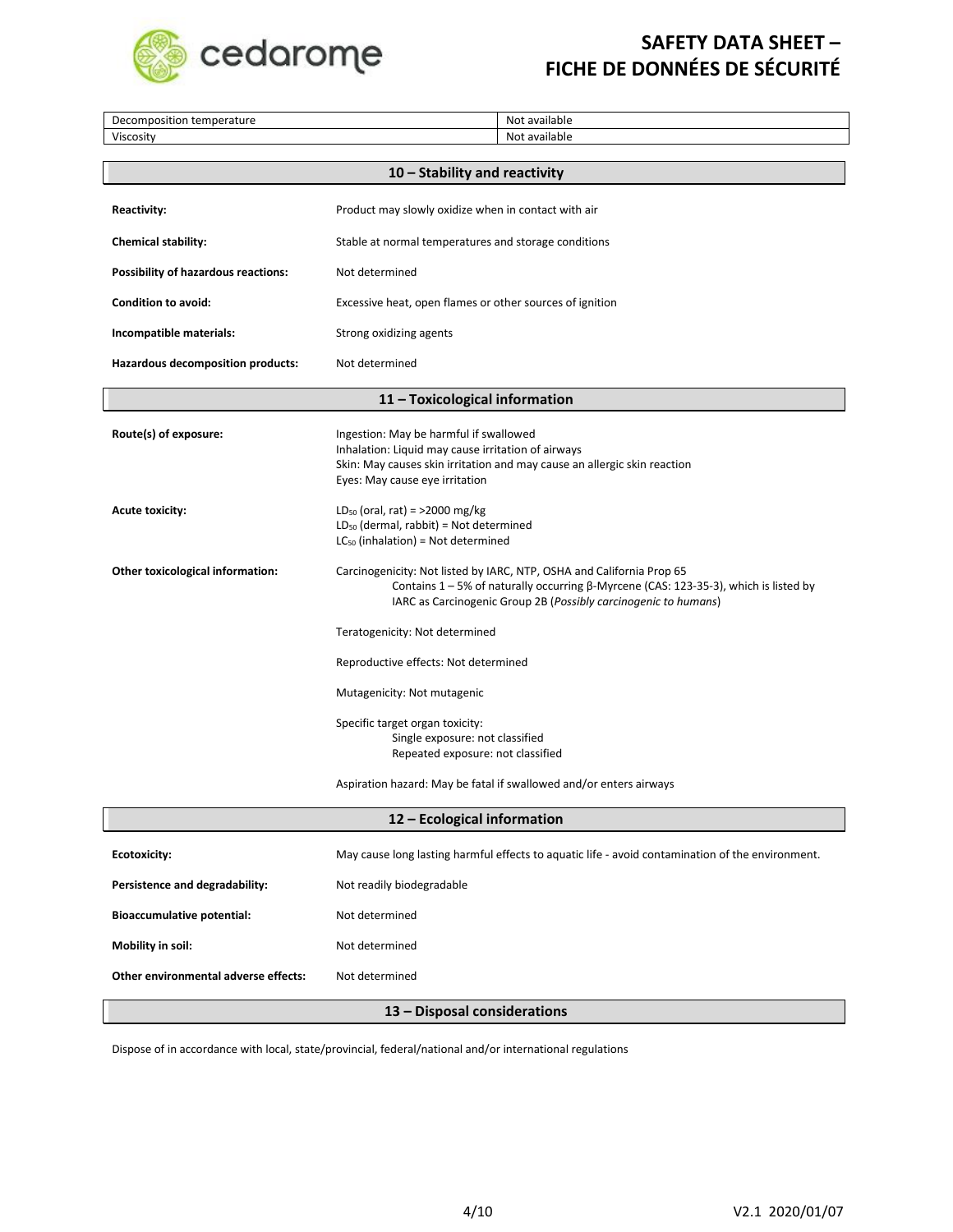

#### **14 – Transportation information**

| RTMD <sup>*</sup> | UN number: 1169<br>Proper shipping name: Extracts, Aromatics, Liquid<br>Transportation class: 3<br>Subsidiary class(es): Not applicable<br>Packing group: III<br><b>Environmental hazards: Yes</b><br>Special precautions: No further information |
|-------------------|---------------------------------------------------------------------------------------------------------------------------------------------------------------------------------------------------------------------------------------------------|
| <b>IATA</b>       | UN number: 1169<br>Proper shipping name: Extracts, Aromatics, Liquid<br>Transportation class: 3<br>Subsidiary class(es): Not applicable<br>Packing group: III<br><b>Environmental hazards: Yes</b><br>Special precautions: No further information |
| <b>IMDG</b>       | UN number: 1169<br>Proper shipping name: Extracts, Aromatics, Liquid<br>Transportation class: 3<br>Subsidiary class(es): Not applicable<br>Packing group: III<br>Marine pollutant: No<br>Special precautions: No further information              |

\*RTMD - Règlement sur le transport des marchandises dangereuses (Transportation of Dangerous Goods Regulations)

#### **15 – Regulatory information**

Product is present in the following inventory lists

**Canada** (DSL/NDSL), **USA** (TSCA), **European Union** (EINECS/ELINCS/NLP), **China** (IECSC), **New Zealand** (NZIoC), **Korea** (KECI), **The Philippines** (PICCS), **Australia** (AICS)

#### **16 – Other information**

Prepared by: Quality Assurance and Conformity (+1 450-659-8000) Creation date: 2019/05/01 Revision date: 2020-01-07 Version number: 2.1

#### **Disclaimer**

The information and recommendations contained in the data sheet represent, to the best of our knowledge and belief, an accurate and reliable representation as to the known data for this material. The data has been obtained from a number of sources and Cedarome cannot guarantee its accuracy, reliability and completeness nor can Cedarome assume any liability for any loss or damage arising out of the use of this data. It is the user's responsibility to evaluate this information in a prudent manner and to use it in a manner that is consistent for its particular purpose.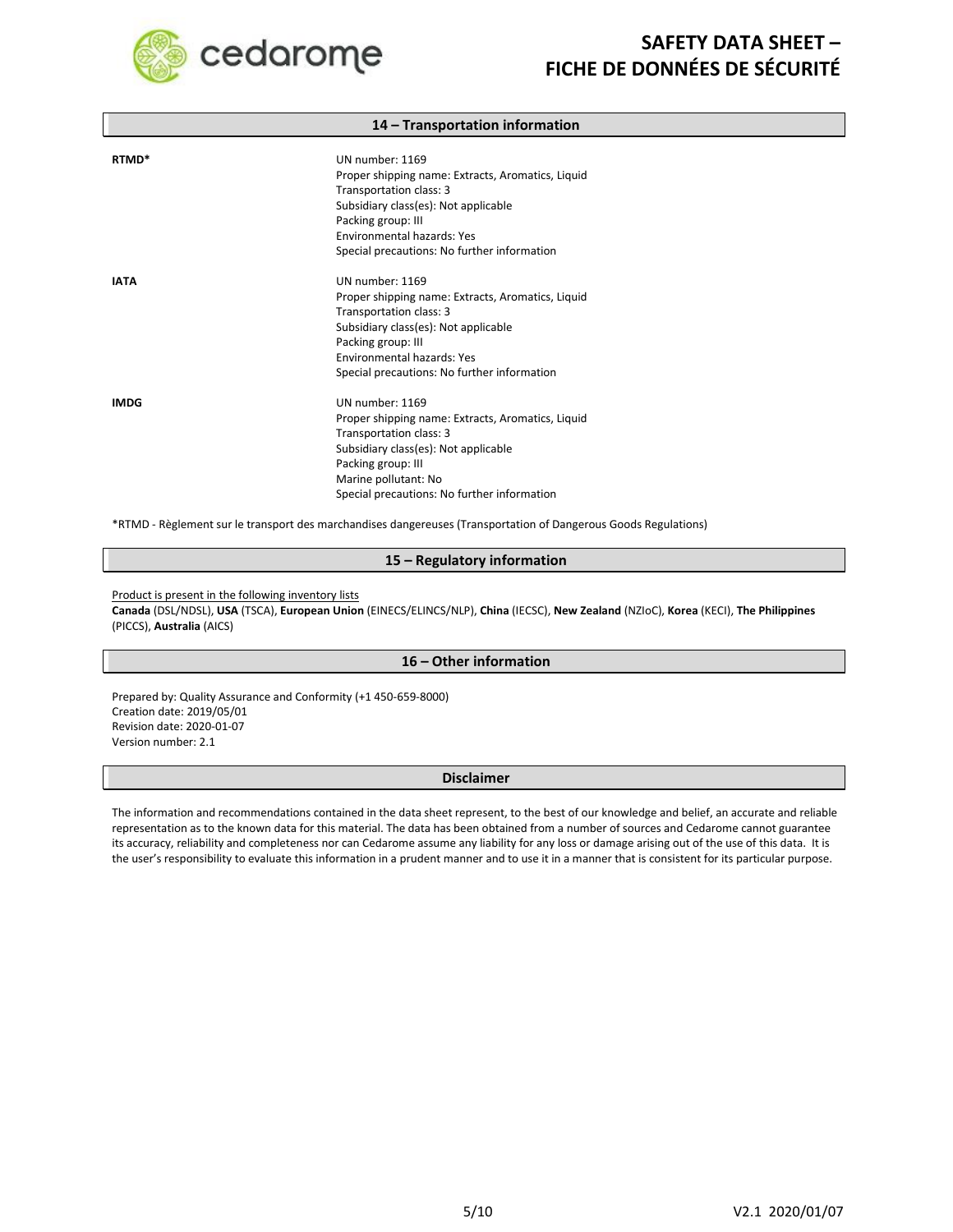

| 01 - Identification                 |                                                                                                                                                                             |                                                                    |
|-------------------------------------|-----------------------------------------------------------------------------------------------------------------------------------------------------------------------------|--------------------------------------------------------------------|
| Identificateur du produit:          | Huile de Sapin                                                                                                                                                              |                                                                    |
| Numéro d'enregistrement REACH:      | 01-2120779258-39-0000                                                                                                                                                       |                                                                    |
| Autres moyens d'identification:     | Aucun                                                                                                                                                                       |                                                                    |
| Usage recommandé et restrictions:   | Matière première pour utilisation dans la production conformément aux dispositions légales et des<br>directives pertinentes. Pas pour l'utilisation direct du consommateur. |                                                                    |
| Identification du fournisseur:      | Cedarome Canada Inc.<br>21 rue Paul-Gauguin<br>Candiac, Québec<br><b>J5R 3X8</b><br>+1 (450) 659-8000<br>www.cedarome.com                                                   |                                                                    |
| Numéro de contact en cas d'urgence: | CANUTEC: +1 (613)996-6666<br>1-888-CAN-UTEC<br>$*666$                                                                                                                       | (Mondiale)<br>(Canada and É-U)<br>(À partir d'un téléphone mobile) |

**02 – Identifications des dangers**

*Classification des dangers - SGH*:



Liquide inflammable, catégorie 3 Danger par aspiration, catégorie 1 Irritation cutanée, catégorie 2 Sensibilisation cutanée, catégorie 1 Cancérogénicité, catégorie 2 Danger pour le milieu aquatique (chronique), catégorie 4

**Mention d'avertissement :** DANGER

Mentions de dangers :

- H226 Liquide et vapeurs inflammables.
- H304 Peut être mortel en cas d'ingestion et de pénétration dans les voies respiratoires.
- H315 Provoque une irritation cutanée.
- H317 Peut provoquer une allergie cutanée.
- H351 Susceptible de provoquer le cancer.
- H413 Peut entraîner des effets néfastes à long terme pour les organismes aquatiques.

Conseils de prudence :

P405 - Garder sous clef.

- P501 Éliminer le contenu/récipient conformément à la réglementation locale/régionale/nationale/internationale
- P201 Se procurer les instructions avant utilisation.
- P202 Ne pas manipuler avant d'avoir lu et compris toutes les précautions de sécurité.
- P210 Tenir à l'écart de la chaleur, des surfaces chaudes, des étincelles, des flammes nues et de toute autre source d'ignition. Ne pas fumer.
- P233 Maintenir le récipient fermé de manière étanche.
- P240 Mise à la terre et liaison équipotentielle du récipient et du matériel de réception.
- P241 Utiliser du matériel électrique/de ventilation/d'éclairage antidéflagrant
- P242 Utiliser d'outils ne produisant pas des étincelles.
- P243 Prendre des mesures contre les décharges électrostatiques.
- P261 Éviter de respirer les poussières/fumées/gaz/brouillards/ vapeurs/aérosols.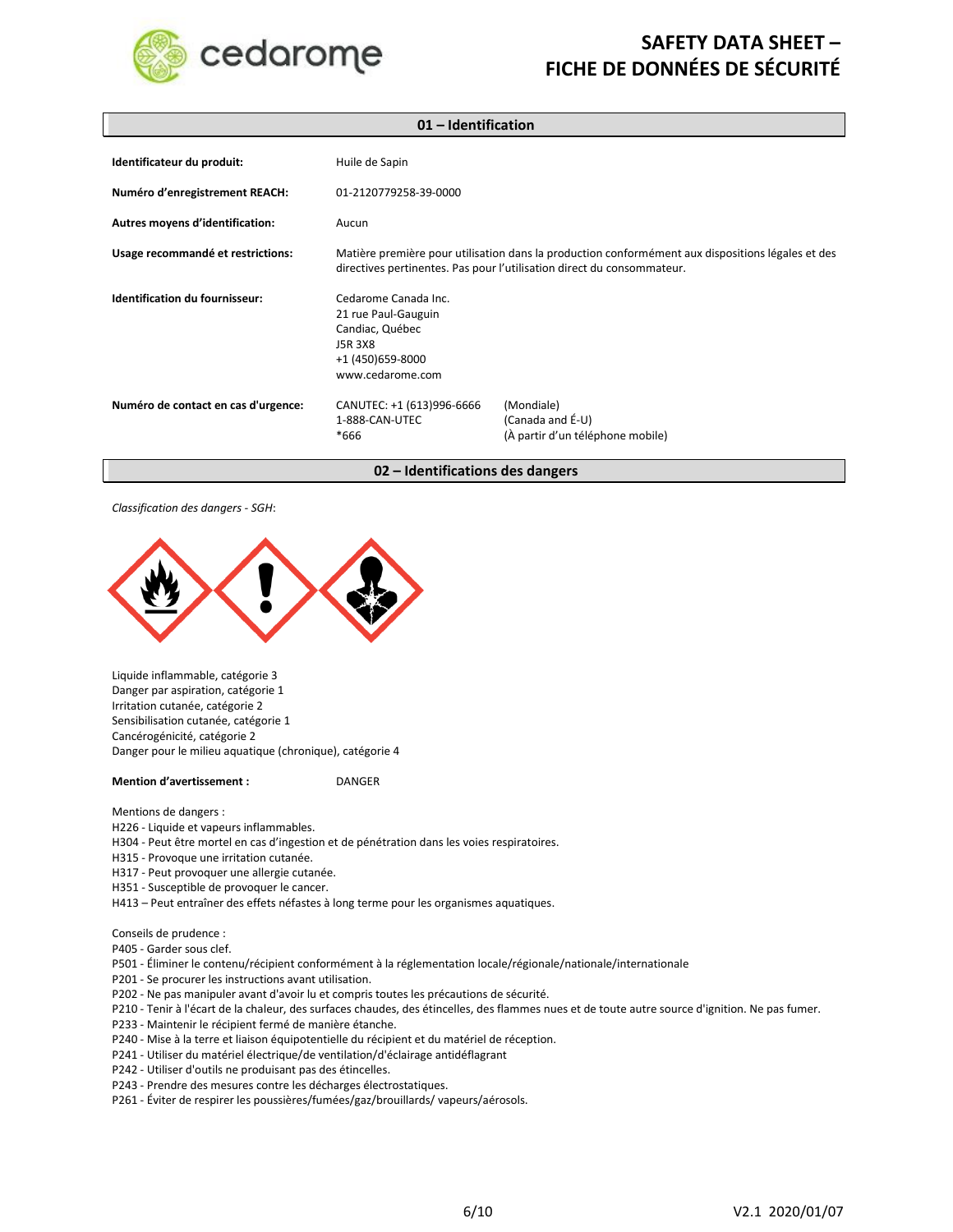

P264 - Se laver les mains soigneusement après manipulation.

P272 - Les vêtements de travail contaminés ne devraient pas sortir du lieu de travail.

P273 - Éviter le rejet dans l'environnement.

P280 - Porter des gants de protection/des vêtements de protection/un équipement de protection des yeux/du visage.

P281 - Utiliser l'équipement de protection individuel requis.

P301 + P310 - EN CAS D'INGESTION: Appeler immédiatement un CENTRE ANTIPOISON ou un médecin

P302 + P352 - EN CAS DE CONTACT AVEC LA PEAU: Laver abondamment à l'eau/savon

P303 + P361 + P353 - EN CAS DE CONTACT AVEC LA PEAU (ou les cheveux): Enlever immédiatement tous les vêtements contaminés. Rincer la peau à l'eau [ou se doucher].

P305 + P351 + P338 - EN CAS DE CONTACT AVEC LES YEUX : rincer avec précaution à l'eau pendant plusieurs minutes. Enlever les lentilles de contact si la victime en porte et si elles peuvent être facilement enlevées. Continuer à rincer.

P308 + P313 - EN CAS d'exposition prouvée ou suspectée: Demander un avis médical/Consulter un médecin.

P321 - Traitement spécifique (voir l'information sur cette étiquette).

P331 - Ne PAS faire vomir.

P332 + P313 - En cas d'irritation cutanée: Demander un avis médical/Consulter un médecin.

P333 + P313 - En cas d'irritation ou d'éruption cutanée: Demander un avis médical/Consulter un médecin.

P337 + P313 - Si l'irritation oculaire persiste : consulter un médecin.

P362 - Enlever les vêtements contaminés.

P363 - Laver les vêtements contaminés avant réutilisation.

P370 + P378 - En cas d'incendie: Utiliser les moyens recommendés pour l'extinction.

P403 + P235 - Stocker dans un endroit bien ventilé. Tenir au frais.

#### **03 – Composition / Information sur les ingrédients**

| <b>Nom CAS</b> | no. CAS   | Autres moyens d'identification  |
|----------------|-----------|---------------------------------|
| Huiles, Sapin  | 8024-15-5 | EC no.: 285-364-0<br>FEMA: 2114 |

**04 – Premiers soins**

| u4 – Premiers soins                      |                                                                                                                                                                                                                                                                                                                       |  |
|------------------------------------------|-----------------------------------------------------------------------------------------------------------------------------------------------------------------------------------------------------------------------------------------------------------------------------------------------------------------------|--|
| <b>Information Générale:</b>             | Assurez-vous que le personnel médical est contacté et impliqué. Montrer cette fiche de données de<br>sécurité à l'ensemble du personnel médical pour assurer leur sécurité et leur protection. Déplacez-<br>vous dans un endroit sûr, exempt de matières dangereuses.                                                 |  |
| Contact avec la peau:                    | Symptômes: Peut causer une irritation et une réaction allergique de la peau<br>Réaction : Se laver avec de grandes quantités d'eau (ou d'eau + savon). Enlevez les vêtements et les<br>chaussures contaminés. Si l'irritation persiste ou si des signes de lésion tissulaire sont apparents,<br>consulter un médecin. |  |
| Contact avec les yeux:                   | Symptômes : Peut causer une irritation grave des yeux<br>Réaction : Retirer les lentilles de contact. Se laver les yeux abondamment avec de l'eau pendant au<br>moins quinze minutes. Consulter un médecin si l'irritation ou les signes de lésions tissulaires<br>persistent.                                        |  |
| Ingestion:                               | Symptômes : Irritation (immédiate), effets variables (retardée)<br>Réaction : Rincer la bouche avec de l'eau. Obtenir un avis médical immédiat. Ne pas faire vomir.                                                                                                                                                   |  |
| Inhalation:                              | Symptômes : Irritation légère à sévère des voies respiratoires (immédiate)<br>Réaction : Placer le sujet au repos au grand air. Obtenir immédiatement un avis médical                                                                                                                                                 |  |
| 05 – Mesures à prendre en cas d'incendie |                                                                                                                                                                                                                                                                                                                       |  |
| Agents extincteurs appropriés:           | Recommandé: extincteurs à dioxyde de carbone, mousse ou poudre ABC.<br>Déconseiller: L'eau ou les extincteurs à eau                                                                                                                                                                                                   |  |
| Dangers spécifiques du produit:          | Les récipients fermés peuvent accumuler de la pression à des températures élevées.<br>Si possible, ils doivent être refroidis avec un jet d'eau.                                                                                                                                                                      |  |
| Mesures spéciales de protection          |                                                                                                                                                                                                                                                                                                                       |  |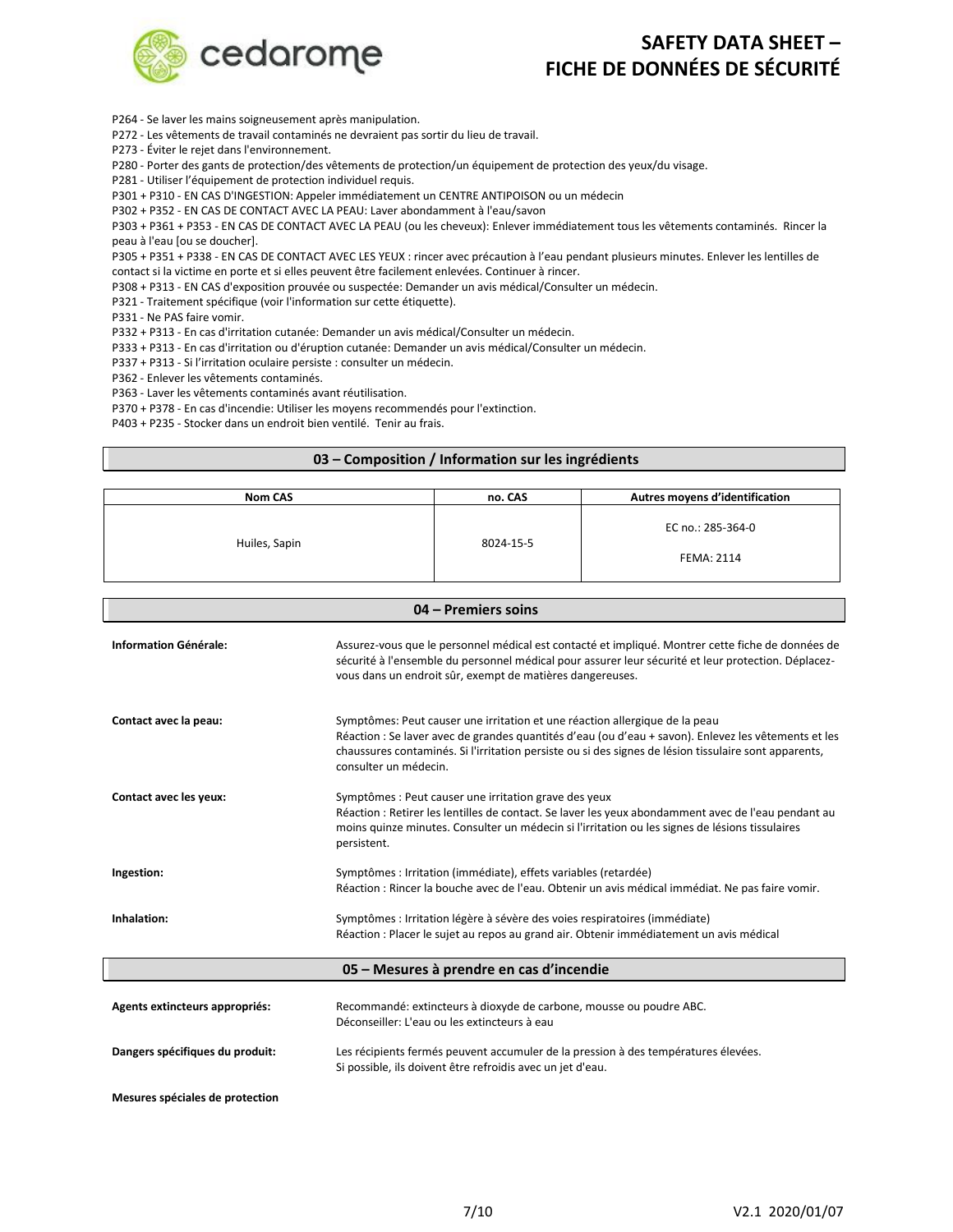

| pour les pompiers:                                                     | Porter des vêtements de protection, une protecteur de visage et des gants.                                                                                                                                                                                                                                                                                                                                                                 |  |
|------------------------------------------------------------------------|--------------------------------------------------------------------------------------------------------------------------------------------------------------------------------------------------------------------------------------------------------------------------------------------------------------------------------------------------------------------------------------------------------------------------------------------|--|
| 06 – Mesures à prendre en cas de déversement accidentel                |                                                                                                                                                                                                                                                                                                                                                                                                                                            |  |
| Précautions individuelles, équipements<br>de protection et d'urgences: | Éviter les flammes nues ou autres sources d'inflammation. Éviter l'inhalation de vapeurs.                                                                                                                                                                                                                                                                                                                                                  |  |
| Précautions relatives à l'environnement:                               | Pour éviter une éventuelle contamination de l'environnement, contenir le produit déversé.                                                                                                                                                                                                                                                                                                                                                  |  |
| Méthodes et matériaux pour l'isolation<br>et le nettoyage:             | Couvrir avec un matériau absorbant inerte, inorganique et non combustible, balayer et transferer<br>dans un récipient à déchets approuvé.<br>Éliminer conformément aux réglementations environnementales fédérales/nationales,<br>étatiques/provinciales, et locales.                                                                                                                                                                      |  |
|                                                                        | 07 - Manutention et stockage                                                                                                                                                                                                                                                                                                                                                                                                               |  |
| <b>Manutention:</b>                                                    | Des mesures doivent être prises pour éviter que des matières ne soient projetées dans les yeux ou<br>sur la peau.<br>Cela devrait inclure le port de protections oculaires et de vêtements de protection.<br>Fumer ne doit pas être autorisée dans les zones où ils sont traités.<br>La combustion spontanée de certains chiffons imbibés de produits a été signalée.<br>Maintenir une circulation d'air adéquate dans la zone de travail. |  |
| Stockage:                                                              | Stocker dans des récipients hermétiquement fermés et de préférence pleins dans un endroit frais<br>et sec. Protéger de la lumière. Vérifiez la qualité avant utilisation si stocké pendant plus de 6 mois.<br>Conserver dans un récipient approprié ou celui d'origine. Les détails de stockage se trouvent dans<br>la fiche technique du produit.                                                                                         |  |
| 08 - Contrôle de l'exposition / Protection individuelle                |                                                                                                                                                                                                                                                                                                                                                                                                                                            |  |
| Paramètres de contrôle<br>Limites d'exposition professionnelle:        | Composants chimiques à surveiller sur le lieu de travail : aucun identifié                                                                                                                                                                                                                                                                                                                                                                 |  |
| Limites d'exposition biologique: non applicable                        |                                                                                                                                                                                                                                                                                                                                                                                                                                            |  |
| Contrôles d'ingénierie appropriés                                      |                                                                                                                                                                                                                                                                                                                                                                                                                                            |  |
| <b>Ventilation:</b>                                                    | Assurer une ventilation adéquate; utiliser un ventilateur d'extraction local si nécessaire.                                                                                                                                                                                                                                                                                                                                                |  |
| Mesures de protection individuelle                                     |                                                                                                                                                                                                                                                                                                                                                                                                                                            |  |
| <b>Protection respiratoire:</b>                                        | Dans les zones bien ventilées, une protection respiratoire n'est normalement pas requise. Dans les<br>zones confinées et mal ventilées, il peut être nécessaire.                                                                                                                                                                                                                                                                           |  |
| <b>Protection des mains:</b>                                           | L'utilisation de gants résistant aux produits chimiques est recommandée                                                                                                                                                                                                                                                                                                                                                                    |  |
| <b>Protection des yeux:</b>                                            | L'utilisation de lunettes de protection est recommandée                                                                                                                                                                                                                                                                                                                                                                                    |  |
| Protection de la peau:                                                 | Des vêtements de protection légers sont recommandés                                                                                                                                                                                                                                                                                                                                                                                        |  |

**09 – Propriétés physiques et chimiques**

| Apparence                                    | se référer aux spécifications |
|----------------------------------------------|-------------------------------|
| Odeur                                        | caractéristique               |
| Seuil olfactif                               | non déterminé                 |
| рH                                           | non disponible                |
| Point de fusion (point de congélation)       | $<$ -20 $^{\circ}$ C          |
| Point d'ébullition (intervalle d'ébullition) | 173.3°C @96.7 kPa             |
| Point d'éclair (cc) (°C)                     | $43^{\circ}$ C                |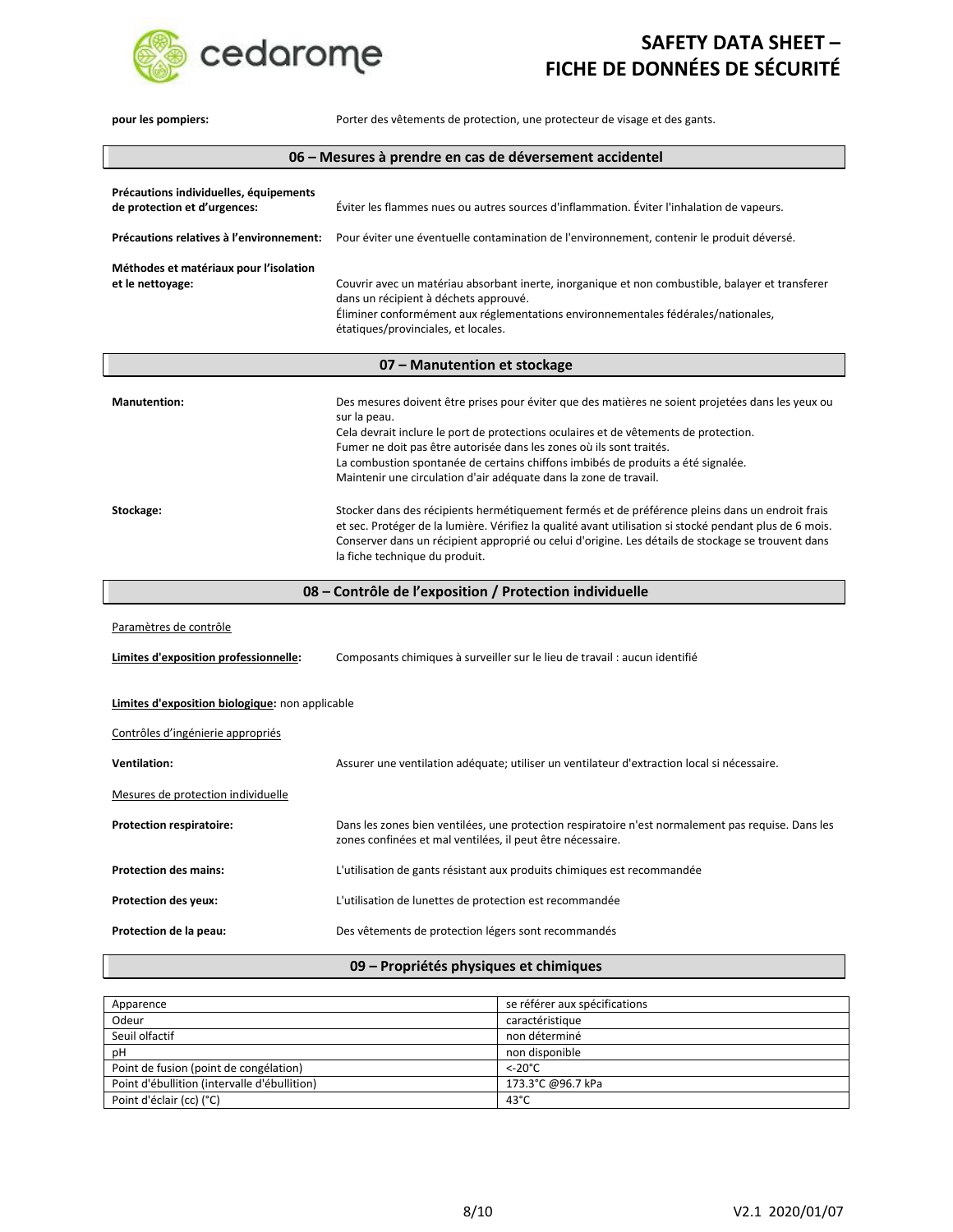

| Taux d'évaporation                               | non disponible    |
|--------------------------------------------------|-------------------|
| Inflammabilité                                   | non disponible    |
| Limite supérieure d'inflammabilité               | non disponible    |
| Limite inférieure d'inflammabilité               | non disponible    |
| Pression de vapeur                               | non disponible    |
| Densité de vapeur                                | non disponible    |
| Densité (25 °C)                                  | $0.871$ (typique) |
| Solubilité                                       | non-disponible    |
| Coefficient de répartition – « n-octanol / eau » | non disponible    |
| Température d'auto-inflammation                  | 258°C @97.1 kPa   |
| Température de décomposition                     | non disponible    |
| Viscosité                                        | non disponible    |
|                                                  |                   |

### **10 – Stabilité et réactivité**

| Réactivité:                          | Le produit peut s'oxyder lentement au contact de l'air.                                                                                                                                                                                                                                                     |  |
|--------------------------------------|-------------------------------------------------------------------------------------------------------------------------------------------------------------------------------------------------------------------------------------------------------------------------------------------------------------|--|
| Stabilité chimique:                  | Stable à des températures et conditions de stockage normales                                                                                                                                                                                                                                                |  |
| Risque de réactions dangereuses:     | Non déterminé                                                                                                                                                                                                                                                                                               |  |
| Conditions à éviter:                 | Chaleur excessive, flammes nues ou autres sources d'inflammation.                                                                                                                                                                                                                                           |  |
| Matériaux incompatibles:             | Agents oxydants forts                                                                                                                                                                                                                                                                                       |  |
| Produits de décomposition dangereux: | Non déterminé                                                                                                                                                                                                                                                                                               |  |
| 11 - Données toxicologiques          |                                                                                                                                                                                                                                                                                                             |  |
| Route (s) d'exposition:              | Ingestion: nocif en cas d'ingestion.<br>Inhalation: le liquide provoque ou peut provoquer une irritation des voies respiratoires.<br>Peau: provoque ou peut provoquer une irritation de la peau et peut provoquer une réaction<br>allergique cutanée.<br>Yeux: cause ou peut causer une irritation des yeux |  |
| Toxicité aiguë:                      | $LD_{50}$ (voie orale, rat) = >2000 mg/kg<br>LD <sub>50</sub> (voie cutanée, lapin) = non déterminé<br>$LC_{50}$ (inhalation) = non déterminé                                                                                                                                                               |  |
| Autres informations toxicologiques:  | Cancérogénicité: non répertorié par IARC, NTP, OSHA et Prop 65 Californien<br>Contient 1 à 5% de β-myrcène d'origine naturelle (CAS: 123-35-3), classé par le CIRC<br>comme groupe cancérogène 2B (peut-être cancérogène pour l'homme)                                                                      |  |
|                                      | Tératogénicité: non déterminé                                                                                                                                                                                                                                                                               |  |
|                                      | Effets sur la reproduction: non déterminé                                                                                                                                                                                                                                                                   |  |
|                                      | Mutagénicité: non mutagène                                                                                                                                                                                                                                                                                  |  |
|                                      | Toxicité spécifique pour certains organes cibles:<br>Exposition unique: non classé<br>Exposition répétée: non classé                                                                                                                                                                                        |  |
|                                      | Danger d'aspiration: Peut être mortel en cas d'ingestion et de pénétration dans les voies<br>respiratoires.                                                                                                                                                                                                 |  |

| 12 – Données écologiques       |                                                                                                                                |
|--------------------------------|--------------------------------------------------------------------------------------------------------------------------------|
| Écotoxicité:                   | Peut entraîner des effets néfastes à long terme pour les organismes aquatiques - éviter la<br>contamination de l'environnement |
| Persistance and dégradabilité: | Pas facilement biodégradable                                                                                                   |